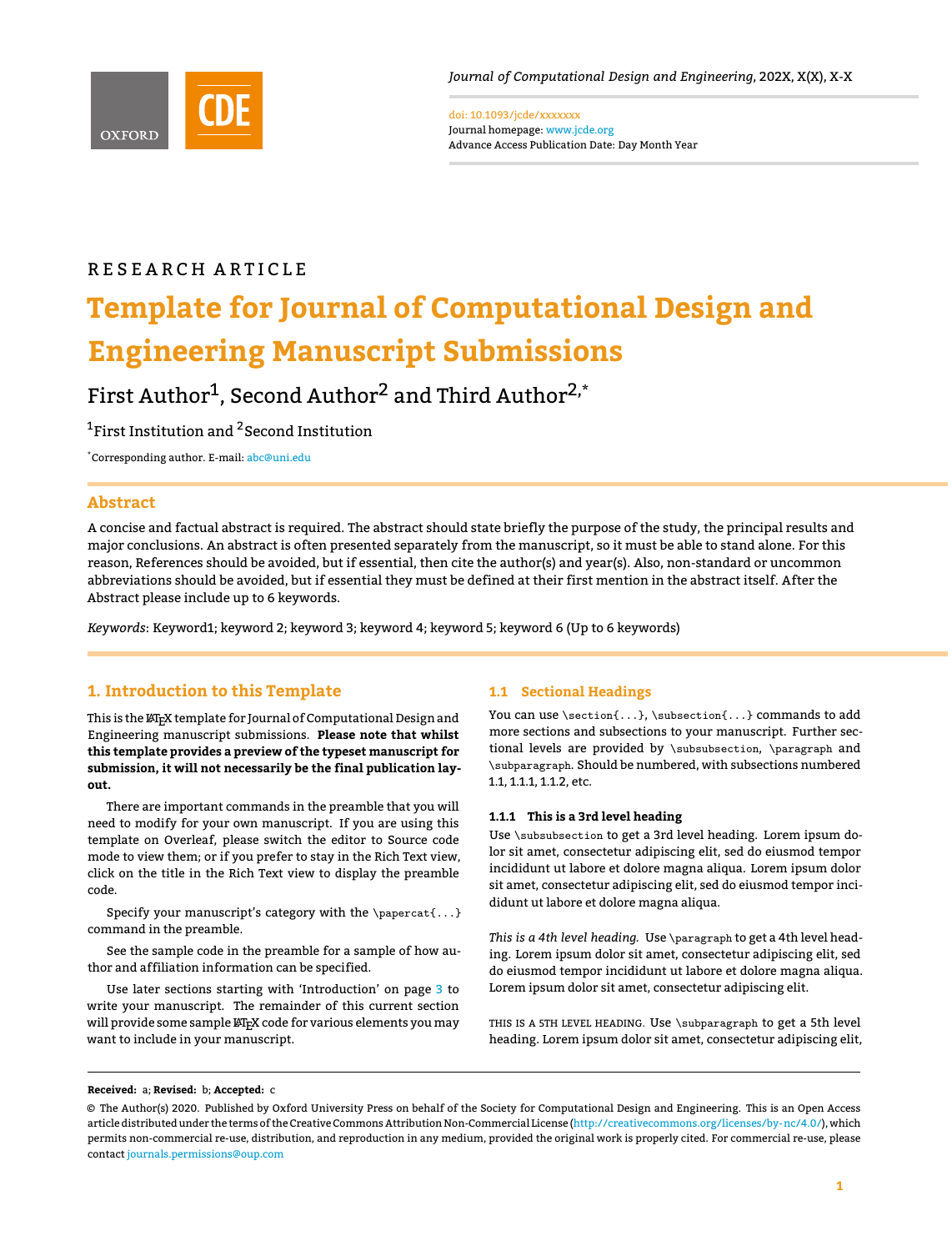sed do eiusmod tempor incididunt ut labore et dolore magna aliqua. Lorem ipsum dolor sit amet, consectetur adipiscing elit.

#### **1.2 Using the Style Template**

*This is the epigraph text, should you like to add one. Lorem ipsum dolor sit amet, consectetur adipiscing elit, sed do eiusmod tempor incididunt ut labore et dolore magna aliqua.*

—Epigraph source name

This is a quote. Lorem ipsum dolor sit amet, consectetur adipiscing elit, sed do eiusmod tempor incididunt ut labore et dolore magna aliqua. Ut enim ad minim veniam, quis nostrud exercitation ullamco laboris nisi ut aliquip ex ea commodo consequat.

- This is a bullet list.
- Another point.
- A third point.

This<sup>[1](#page-0-0)</sup> is a footnote. Lorem ipsum dolor sit amet, consectetur adipiscing elit, sed do eiusmod tempor incididunt ut labore et dolore magna aliqua.

- (i) This is a numbered list.
- (ii) Another numbered item.
- (iii) A third numbered item.

Lorem ipsum dolor sit amet, consectetur adipiscing elit, sed do eiusmod tempor incididunt ut labore et dolore magna aliqua. Lorem ipsum dolor sit amet, consectetur adipiscing elit, sed do eiusmod tempor incididunt ut labore et dolore magna aliqua.

This is text in a box. Lorem ipsum dolor sit amet, consectetur adipiscing elit, sed do eiusmod tempor incididunt ut labore et dolore magna aliqua.

# **1.3 Citations and References**

Please ensure that every reference cited in the text is also present in the reference list (and vice versa). Citations in the text should follow the referencing style used by the American Psychological Association. You are referred to the Publication Manual of the American Psychological Association (APA), Seventh Edition, ISBN 978-1-4338-3215-4, copies of which may be ordered online [\(https:](https://apastyle.apa.org/products/publication-manual-7th-edition) [//apastyle.apa.org/products/publication-manual-7th-edition\)](https://apastyle.apa.org/products/publication-manual-7th-edition).

References in the Abstract should be avoided, but if essential, then cite the author(s) and year(s). Unpublished results and personal communications are not recommended in the reference list but may be mentioned in the text. If these references are included in the reference list they should follow the standard reference style of the journal and should include a substitution of the publication date with either 'Unpublished results' or 'Personal communication'. Citation of a reference as 'in press' implies that the item has been accepted for publication.

#### **1.3.1 A list of references**

References should be arranged first alphabetically and then further sorted chronologically if necessary. More than one reference from the same author(s) in the same year must be identified by the letters 'a', 'b', 'c', etc., placed after the year of publication.

#### 1 This is the footnote text.

## **1.3.2 Web references**

As aminimum, the full URL should be given and the date when the reference was last accessed. Any further information, if known (DOI, author names, dates, reference to a source publication, etc.), should also be given. Web references can be listed separately (e.g., after the reference list) under a different heading if desired, or can be included in the reference list.

#### **1.3.3 References in a Special Issue**

Please ensure that the words 'this issue' are added to any references in the list (and any citations in the text) to other manuscripts in the same Special Issue.

#### **1.3.4 Examples for reference style**

We provide several examples for reference style. Use the \textcite command for narrative citations, and \parencite command for parenthetical citations. This is a citation: (Jackson, [2019\)](#page-3-0) and here are two more: (Grady et al., [2019;](#page-3-1) Piumsomboon et al., [2017\)](#page-3-2).

- Reference to a journal publication: Grady et al. [\(2019\)](#page-3-1) or (Grady et al., [2019\)](#page-3-1)
- Reference to a journal publication with a manuscript number: Jerrentrup et al. [\(2018\)](#page-3-3) or (Jerrentrup et al., [2018\)](#page-3-3)
- Reference to a book: Jackson [\(2019\)](#page-3-0) or (Jackson, [2019\)](#page-3-0)
- Reference to a chapter in an edited book: Aron et al. [\(2019\)](#page-3-4) or (Aron et al., [2019\)](#page-3-4)
- Reference to a website: World Health Organization [\(2018, May](#page-3-5) [24\)](#page-3-5) or (World Health Organization, [2018, May 24\)](#page-3-5)
- Reference to a dataset: O'Donohue [\(2017\)](#page-3-6) or (O'Donohue, [2017\)](#page-3-6)
- Reference to conference proceedings: Piumsomboon et al. [\(2017\)](#page-3-2) or (Piumsomboon et al., [2017\)](#page-3-2)
- Reports: Stuster et al. [\(2018\)](#page-3-7) or (Stuster et al., [2018\)](#page-3-7)
- Reference to dissertations and theses: Miranda [\(2019\)](#page-3-8) or (Miranda, [2019\)](#page-3-8)

Note that APA Style uses sentence case for titles of articles, books, reports, webpages, and other works in reference list entries, even if the title case was used in the original work. Therefore, use double curly braces in the title field of .bib if you need to capitalize on a certain character.

Unlike the reference of a webpage, APA style in-text citation of a webpage includes the author and year, and does not include date information of the last accessed day. Note that BibLTFX's current APA style implementation provides both year and date information in an in-text citation. The date information should be removed in final production.

You can find more information about the examples here [\(https://apastyle.apa.org/style-grammar-guidelines/](https://apastyle.apa.org/style-grammar-guidelines/references/examples) [references/examples\)](https://apastyle.apa.org/style-grammar-guidelines/references/examples).

#### **1.4 Figures and Tables**

Figures and tables can be added with the usual figure and table environments, e.g. Figure [1](#page-2-1) and Table [1.](#page-2-2) Use figure\* and table\* if you need a two-column wide figure or table, as in Figure [2](#page-4-0) and Table [2.](#page-3-9)

If you have a very wide table or figure, you can use sidewaystable or sidewaysfigure, as in Table [3:](#page-5-0) this will be rotated sideways and occupy a *single column* on its own.

If your table or figure is both wide and tall (so it wouldn't fit well in a single column with sidewaystable or figure), you can use table or figure inside a landscape environment for a fullpage landscaped alternative. A page break will be inserted *imme-*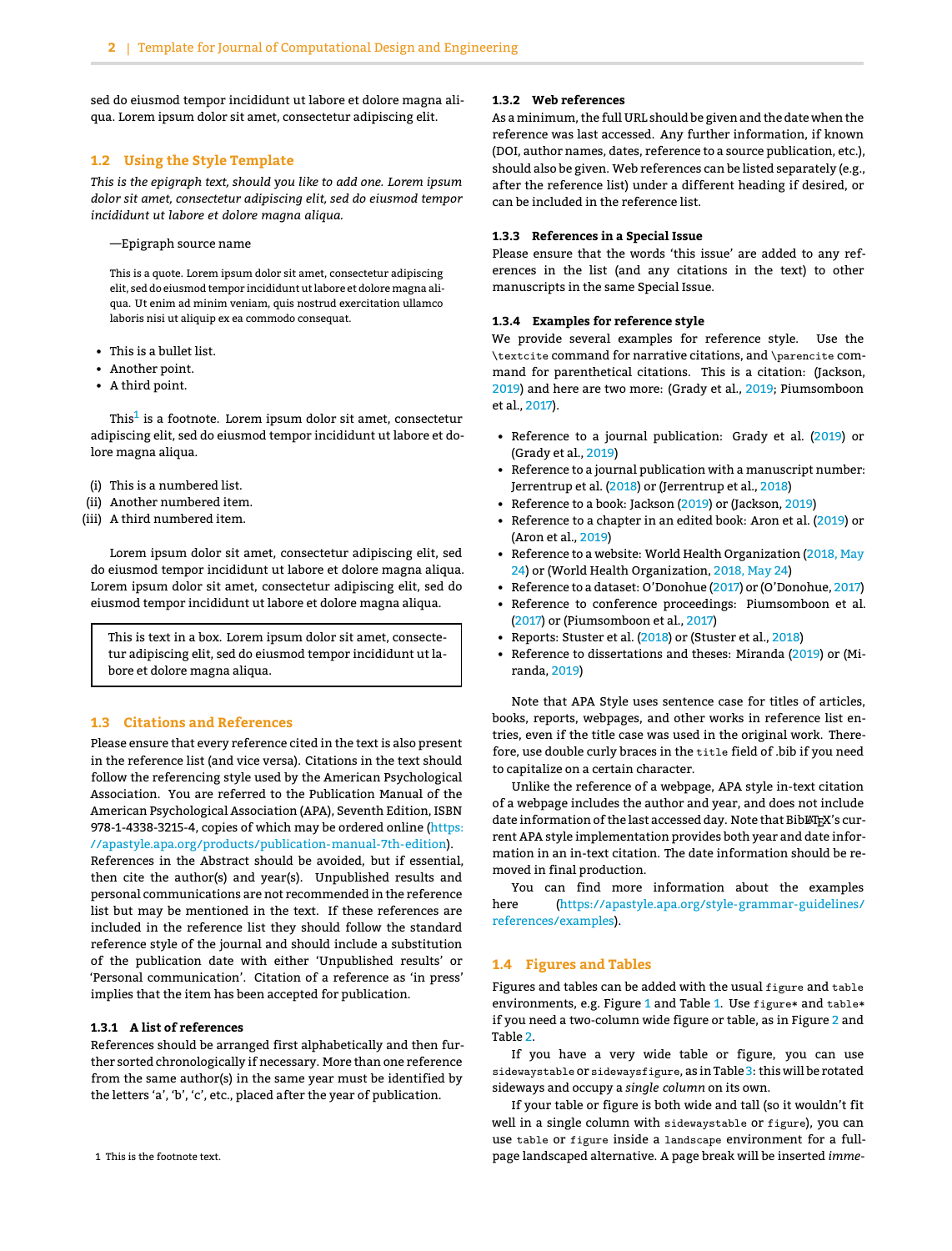<span id="page-2-1"></span>

**Figure 1:** An example figure.

#### <span id="page-2-2"></span>**Table 1:** An example table.

| Over-supplied <sup>®</sup><br>Widgets | Item    | Quantity | Notes |
|---------------------------------------|---------|----------|-------|
| Under-supplied<br>13                  | Gadgets |          |       |

This is a table note.

\*Another note.

*diately before and after* the landscape environment (Table [4\)](#page-6-0), so you'll need to carefully position it in a suitable location in your manuscript.

#### **1.5 Some Mathematics Sample**

Let  $X_1, X_2, \ldots, X_n$  be a sequence of independent and identically distributed random variables with  $E[X_i] = \mu$  and  $Var[X_i] = \sigma^2$ <sup>∞</sup>, and let

$$
S_n = \frac{X_1 + X_2 + \dots + X_n}{n} = \frac{1}{n} \sum_{i=1}^{n} X_i
$$
 (1)

denote their mean. Then as *n* approaches infinity, the random  $variable \sqrt{n}(S_n - \mu)$  converge in distribution to a normal  $\mathcal{N}(0, \sigma^2)$ .

## **1.6 Algorithms, Program codes and Listings**

Packages algorithm, algorithmicx and algpseudocode are used for setting algorithms in latex. For this, one has to use the below format:

```
\begin{algorithm}
\caption{<alg-caption>}\label{<alg-label>}
\begin{algorithmic}[1]
. . .
\end{algorithmic}
\end{algorithm}
```
We need to refer above listed package documentations for more details before setting algorithm environment. To set program codes, one has to use program, package. We need to use \begin{program} ... \end{program} environment to set program codes. A fast exponentiation procedure:

|  | Algorithm 1 Calculate $y = x^n$ |  |
|--|---------------------------------|--|
|  |                                 |  |

| <b>Algorithm 1</b> Calculate $y = x''$ |
|----------------------------------------|
| <b>Require:</b> $n > 0 \vee x \neq 0$  |
| <b>Ensure:</b> $y = x^n$               |
| 1: $y \leftarrow 1$                    |
| 2: if $n < 0$ then                     |
| 3: $X \leftarrow 1/x$                  |
| 4: $N \leftarrow -n$                   |
| 5: else                                |
| 6: $X \leftarrow X$                    |
| 7: $N \leftarrow n$                    |
| $8:$ end if                            |
| 9: <b>while</b> $N \neq 0$ do          |
| if $N$ is even then<br>10:             |
| $X \leftarrow X \times X$<br>11:       |
| $N \leftarrow N/2$<br>12:              |
| 13: <b>else</b> [ <i>N</i> is odd]     |
| 14:<br>$y \leftarrow y \times X$       |
| $N \Leftarrow N-1$<br>15:              |
| end if<br>16:                          |
| $17:$ end while                        |

Similarly, for listings, one has to use listings package. \begin{lstlisting} ... \end{lstlisting} environment is used to set environments similar to verbatim environment. Refer lstlisting, package documentation for more details on this.

# <span id="page-2-0"></span>**2. Introduction**

This section states the objectives of the work and provides an adequate background, avoiding a detailed literature survey or a summary of the results.

## **3. Material and Methods**

This section provides sufficient details to allow the work to be reproduced by an independent researcher. Methods that are already published should be summarised, and indicated by a reference. If quoting directly from a previously published method, use quotation marks and also cite the source. Any modifications to existing methods should also be described.

The methods section should include the design of the study, the type of materials involved, a clear description of all comparisons, and the type of analysis used, to enable replication of the work. Ease of reproducibility is one of the key criteria on which reviewers will be asked to comment.

## **4. Theory/Calculation**

This section should extend, not repeat, the background to the manuscript already dealt with in the Introduction and lay the foundation for further work. In contrast, a Calculation section represents a practical development from a theoretical basis.

# **5. Results**

This section should comprise the study results presented in a logical sequence, supplemented with tables and/or figures. Take care that the text does not repeat data that are presented in the tables and/or figures.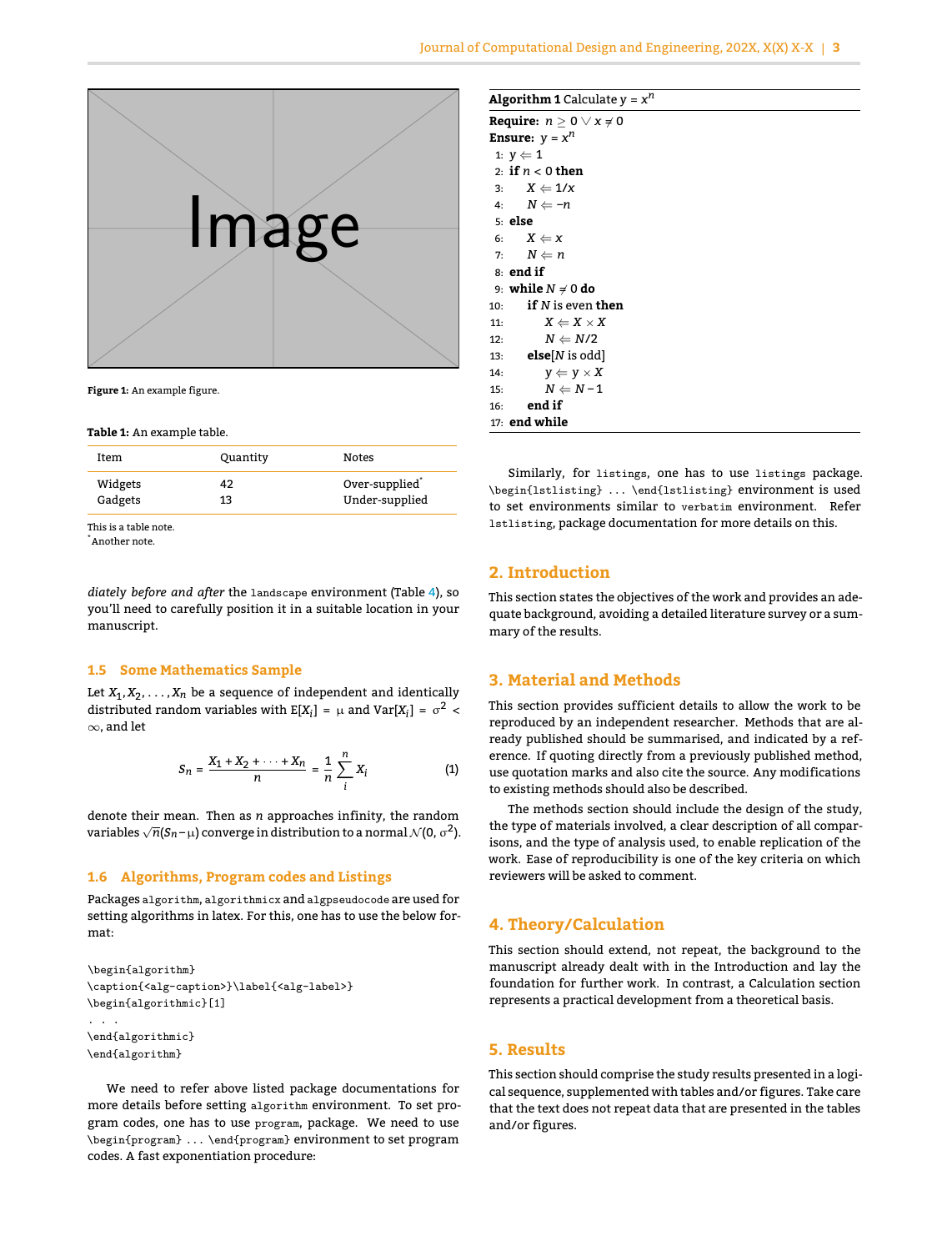<span id="page-3-9"></span>

| Table 2: Automobile land speed records (GR 5-10) |  |  |
|--------------------------------------------------|--|--|
|--------------------------------------------------|--|--|

| Speed (mph) | Driver          | Car                        | Engine           | Date     | Extra comments                                                     |
|-------------|-----------------|----------------------------|------------------|----------|--------------------------------------------------------------------|
| 407.447     | Craig Breedlove | Spirit of America          | <b>GE 147</b>    | 8/5/63   | (Just to demo a full-width table with<br>auto-wrapping long lines) |
| 413.199     | Tom Green       | Wingfoot Express           | <b>WE 146</b>    | 10/2/64  |                                                                    |
| 434.22      | Art Arfons      | Green Monster              | GE 179           | 10/5/64  |                                                                    |
| 468.719     | Craig Breedlove | Spirit of America          | GE 179           | 10/13/64 |                                                                    |
| 526.277     | Craig Breedlove | Spirit of America          | GE 179           | 10/15/65 |                                                                    |
| 536.712     | Art Arfons      | Green Monster              | GE 179           | 10/27/65 |                                                                    |
| 555.127     | Craig Breedlove | Spirit of America, Sonic 1 | <b>GE 179</b>    | 11/2/65  |                                                                    |
| 576.553     | Art Arfons      | Green Monster              | GE 179           | 11/7/65  |                                                                    |
| 600.601     | Craig Breedlove | Spirit of America, Sonic 1 | <b>GE 179</b>    | 11/15/65 |                                                                    |
| 622.407     | Gary Gabelich   | Blue Flame                 | Rocket           | 10/23/70 |                                                                    |
| 633.468     | Richard Noble   | Thrust 2                   | <b>RR RG 146</b> | 10/4/83  |                                                                    |
| 763.035     | Andy Green      | Thrust SSC                 | RR Spey          | 10/15/97 |                                                                    |

Source is from this website: [https://www.sedl.org/afterschool/toolkits/science/pdf/ast\\_sci\\_data\\_tables\\_sample.pdf](https://www.sedl.org/afterschool/toolkits/science/pdf/ast_sci_data_tables_sample.pdf)

# **6. Discussion**

This section should explore the significance of the results of the work, not repeat them. A combined Results and Discussion section is often appropriate. Avoid extensive citations and discussion of published literature.

# **7. Conclusions**

The main conclusions of the study may be presented in a short Conclusions section, which may stand alone or form a subsection of a Discussion or Results and Discussion section.

# **8. Additional section**

Authors can add or remove the sectional headings according to their type or structure of the manuscript.

# **Acknowledgements**

Please refer to your funding organisations to acknowledge their support.

# **Conflict of interest statement**

The authors declared no potential conflicts of interest with respect to the research, authorship, and/or publication of this article.

#### **References**

- <span id="page-3-4"></span>Aron, L., Botella, M., & Lubart, T. (2019). Culinary arts: Talent and their development. In R. F. Subotnik, P. Olszewski-Kubilius, & F. C. Worrell (Eds.), *The psychology of high performance: Developing human potential into domain-specific talent* (pp. 345– 359). American Psychological Association. [https://doi.org/10.](https://doi.org/10.1037/0000120-016) [1037/0000120-016](https://doi.org/10.1037/0000120-016)
- <span id="page-3-1"></span>Grady, J. S., Her, M., Moreno, G., Perez, C., & Yelinek, J. (2019). Emotions in storybooks: A comparison of storybooks that represent ethnic and racial groups in the United States. *Psychology of Popular Media Culture*, *8*(3), 207–217. [https: / /doi.org / 10.](https://doi.org/10.1037/ppm0000185) [1037/ppm0000185](https://doi.org/10.1037/ppm0000185)
- <span id="page-3-0"></span>Jackson, L. M. (2019). *The psychology of prejudice: From attitudes to social action* (2nd ed.). American Psychological Association. <https://doi.org/https://doi.org/10.1037/0000168-000>
- <span id="page-3-3"></span>Jerrentrup, A., Mueller, T., Glowalla, U., Herder, M., Henrichs, N., Neubauer, A., & Schaefer, J. R. (2018). Teaching medicine with the help of "Dr. House." *PLoS ONE*, *13*(3), Article e0193972. <https://doi.org/10.1371/journal.pone.0193972>
- <span id="page-3-8"></span>Miranda, C. (2019). *Exploring the lived experiences of foster youth who obtained graduate level degrees: Self-efficacy, resilience, and the impact on identity development* (Publication No. 27542827) [Doctoral dissertation, Pepperdine University]. PQDT Open.[https://pqdtopen.proquest.com/doc/2309521814.](https://pqdtopen.proquest.com/doc/2309521814.html?FMT=AI) [html?FMT=AI](https://pqdtopen.proquest.com/doc/2309521814.html?FMT=AI)
- <span id="page-3-6"></span>O'Donohue, W. (2017). *Content analysis of undergraduate psychology textbooks* (ICPSR 21600; Version V1) [Data set]. ICPSR. <https://doi.org/10.3886/ICPSR36966.v1>
- <span id="page-3-2"></span>Piumsomboon, T., Lee, G., Lindeman, R. W., & Billinghurst, M. (2017). Exploring natural eye-gaze-based interaction for immersive virtual reality. *2017 IEEE Symposium on 3D User Interfaces (3DUI)*, 36–39. [https: / /doi.org / 10. 1109 /3DUI.2017.](https://doi.org/10.1109/3DUI.2017.7893315) [7893315](https://doi.org/10.1109/3DUI.2017.7893315)
- <span id="page-3-7"></span>Stuster, J., Adolf, J., Byrne, V., & Greene, M. (2018). *Human exploration of mars: Preliminary lists of crew tasks* (Report No. NASA/CR-2018-220043). National Aeronautics and Space Administration. [https://ntrs.nasa.gov/archive/nasa/casi.ntrs.](https://ntrs.nasa.gov/archive/nasa/casi.ntrs.nasa.gov/20190001401.pdf) [nasa.gov/20190001401.pdf](https://ntrs.nasa.gov/archive/nasa/casi.ntrs.nasa.gov/20190001401.pdf)
- <span id="page-3-5"></span>World Health Organization. (2018, May 24). *The top 10 causes of death*. [https://www.who.int/news-room/fact-sheets/detail/](https://www.who.int/news-room/fact-sheets/detail/the-top-10-causes-of-death) [the-top-10-causes-of-death](https://www.who.int/news-room/fact-sheets/detail/the-top-10-causes-of-death)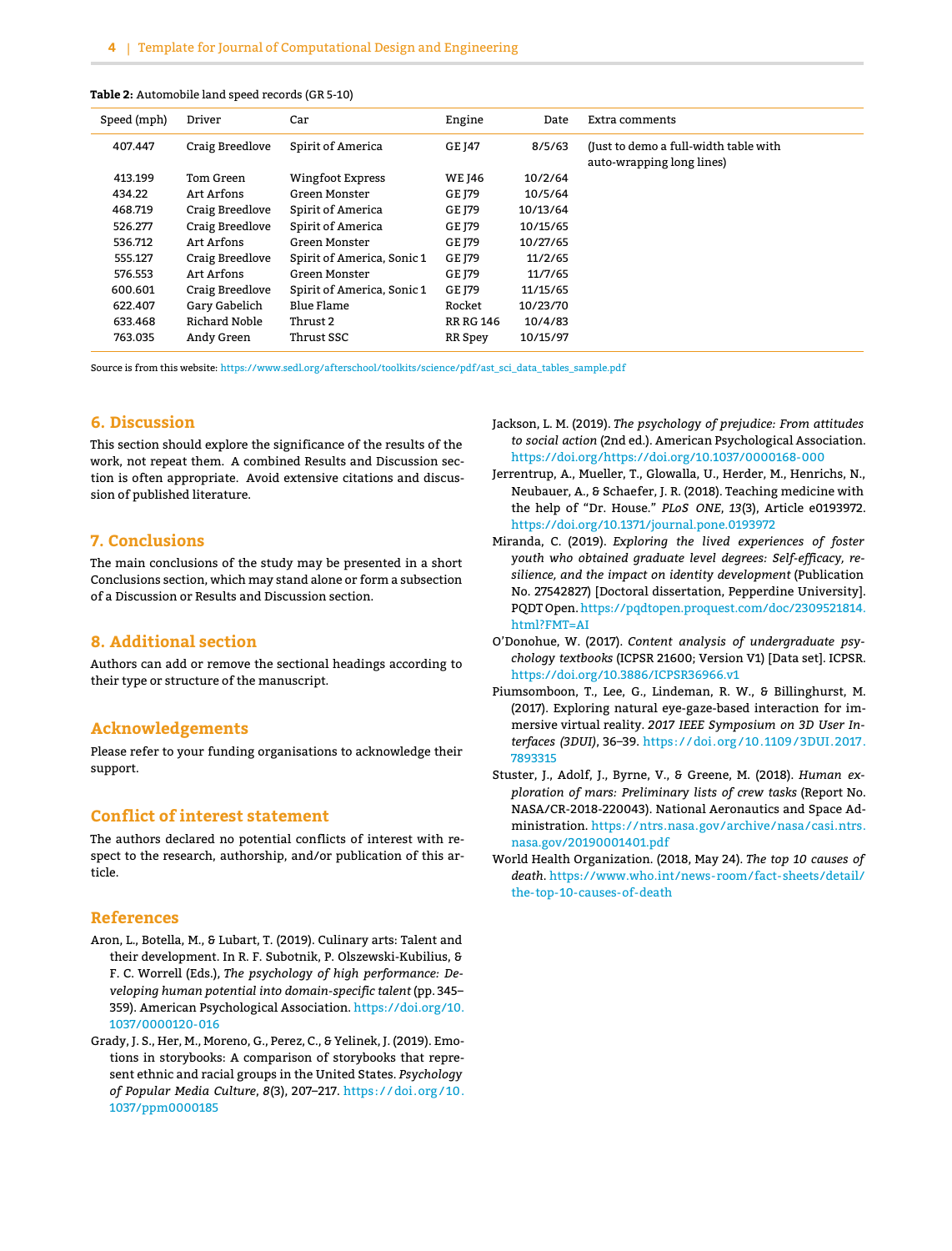<span id="page-4-0"></span>

**Figure 2:** An example wide figure. Lorem ipsum dolor sit amet, consectetur adipiscing elit, sed do eiusmod tempor incididunt ut labore et dolore magna aliqua.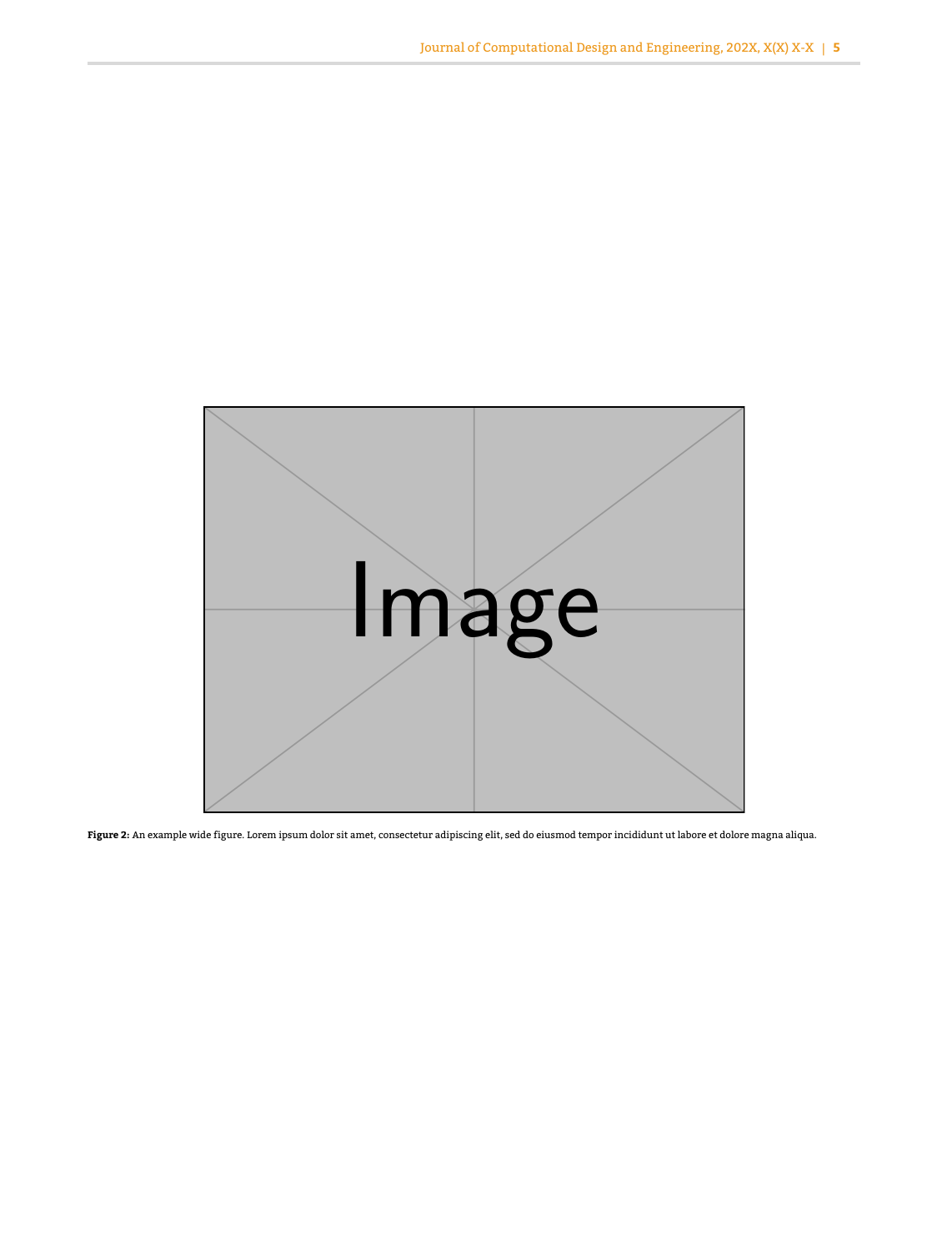<span id="page-5-0"></span>

| Speed (mph) | Driver                 | Car                        | Engine           | Date     | Extra comments                                                  |
|-------------|------------------------|----------------------------|------------------|----------|-----------------------------------------------------------------|
| 407.447     | Craig Breedlove        | Spirit of America          | GE J47           | 8/5/63   | (Just to demo a full-width table with auto-wrapping long lines) |
| 413.199     | Tom Green              | Wingfoot Express           | <b>WEJ46</b>     | 10/2/64  |                                                                 |
| 434.22      | Art Arfons             | Green Monster              | GE J79           | 10/5/64  |                                                                 |
| 468.719     | <b>Craig Breedlove</b> | Spirit of America          | GL 779           | 10/13/64 |                                                                 |
| 526.27      | Craig Breedlove        | Spirit of America          | GE J79           | 10/15/65 |                                                                 |
| 536.712     | Art Arfons             | Green Monster              | GE J79           | 10/27/65 |                                                                 |
| 555.127     | <b>Craig Breedlove</b> | Spirit of America, Sonic 1 | GE J79           | 11/2/65  |                                                                 |
| 576.553     | Art Arfons             | Green Monster              | GE J79           | 11/7/65  |                                                                 |
| 600.60:     | <b>Craig Breedlove</b> | Spirit of America, Sonic 1 | GE J79           | 11/15/65 |                                                                 |
| 622.40      | Gary Gabelich          | <b>Blue Flame</b>          | Rocket           | 10/23/70 |                                                                 |
| 633.468     | <b>Richard Noble</b>   | Thrust 2                   | <b>RR RG 146</b> | 10/4/83  |                                                                 |
| 763.035     | Andy Green             | Thrust SSC                 | RR Spey          | 10/15/97 |                                                                 |